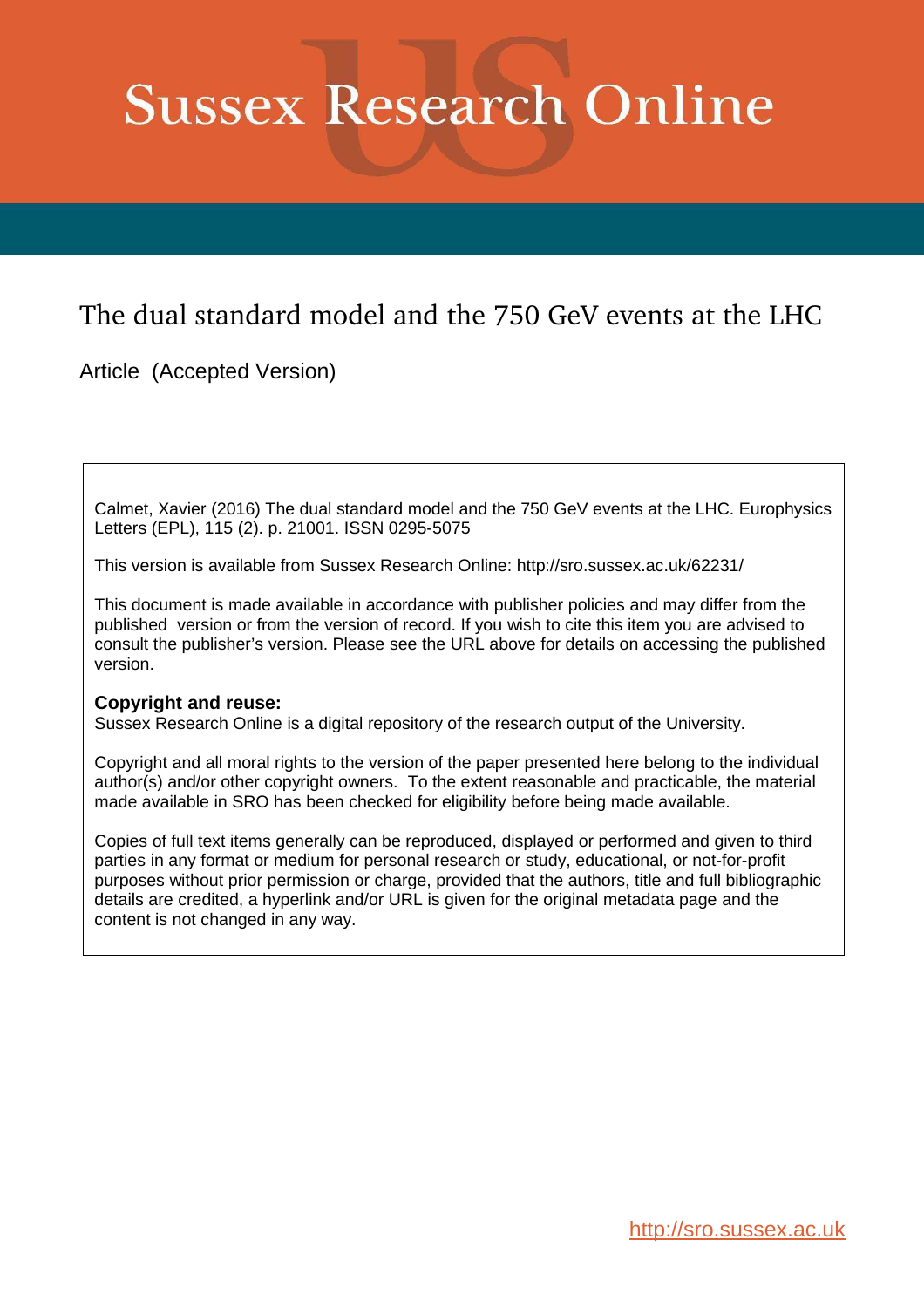## The Dual Standard Model and the 750 GeV Events at the LHC

Xavier Calmet<sup>1</sup>

Physics and Astronomy, University of Sussex, Falmer, Brighton, BN1 9QH, UK

#### Abstract

The aim of this short paper is to discuss the recently observed excess at 750 GeV by both CMS and ATLAS in the light of the dual standard model. Within this framework it is natural to introduce neutral spin 0 and/or spin 2  $SU(2)$  glue mesons which could easily account for this observation if it is confirmed. The model predicts that these glue mesons would be part of  $SU(2)$  triplets and that there must thus be charged counterparts of these glue mesons carrying a QED charge of  $\pm 1$  with a spin 0 and/or 2 as well.

<sup>1</sup>x.calmet@sussex.ac.uk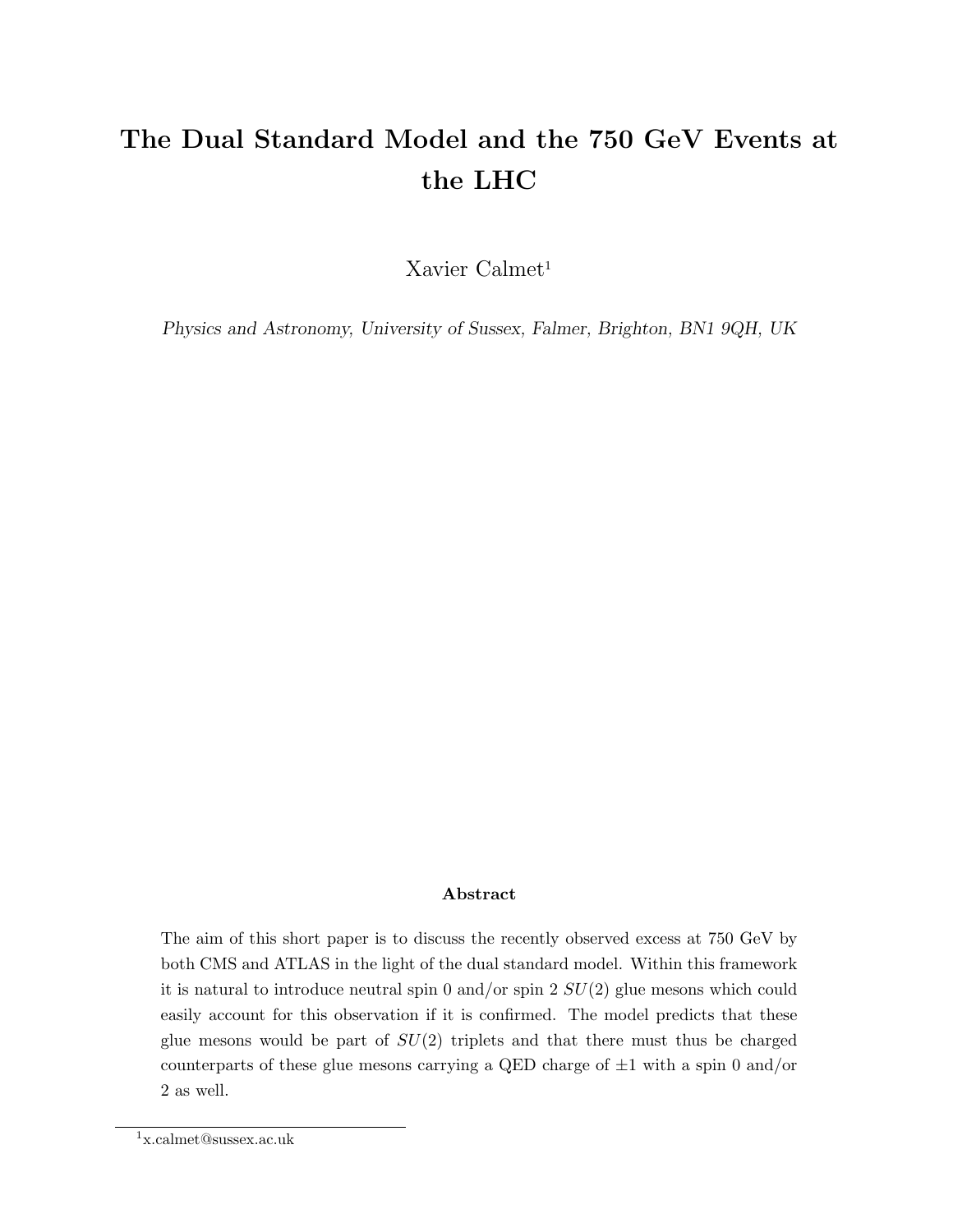The aim of this short paper is to discuss the recently observed excess at 750 GeV by both CMS  $[1]$  and ATLAS  $[2]$  in the light of the dual standard model  $[3,4]$ . This excess can be interpreted as a spin 0 or spin 2 resonance of mass 750 GeV decaying into two photons. After briefly reviewing the dual standard model, we show that if the recent excess observed at CERN is a spin 0 or spin 2 resonance described within this framework, then this resonance must be the first sign of a new series of particles with similar masses. Indeed the spin 0 or 2 particle would be part of a  $SU(2)$  triplet. Besides the neutral spin 0 or 2 particles, one expects two states with the same spin and QED charges  $\pm 1$ . As we shall see, up to QED effects, these charged particles would have masses similar to that of their neutral counterpart.

The standard model provides a very successful description of the electroweak and strong interactions. It is based on the concept of local  $SU(3)_c \times SU(2)_L \times U(1)_Y$  gauge invariance where  $SU(3)_c$  is the gauge group that describes the strong interaction and  $SU(2)_L$  and  $U(1)_Y$ describe the weak and electromagnetic interactions. Besides the local gauge symmetries, there is another important but approximative global symmetry  $SU(2)$  due to the structure of the Higgs potential of the standard model. This symmetry would be exact in the limit where the gauge coupling of the  $U(1)_Y$  goes to zero. This custodial symmetry is particularly important when studying the standard model in its dual picture as we shall explain shortly. Indeed, it is well known that the standard model of particle physics can be defined in terms of gauge invariant fields. This formulation, while equivalent to the original presentation due to Glashow, Weinberg and Salam, is useful as it makes clear that particles are never isolated but always surrounded by virtual particles. Indeed a physical electron is never isolated from the photon and virtual pairs of particles constantly pop out of the vacuum. We can define fields which are gauge invariant under the local  $SU(2)_L$  gauge symmetry. These "physical" fields are given by  $|3-7|$ 

$$
\Phi = \Omega^{\dagger} \phi,
$$
\n
$$
\Psi_L^a = \Omega^{\dagger} \psi_L^a
$$
\n
$$
W_{\mu}^i = \frac{i}{2g} \text{Tr} \left[ \Omega^{\dagger} \stackrel{\leftrightarrow}{D}_{\mu} \Omega \tau^i \right]
$$
\n
$$
(\mathcal{D}_{\mu})_{SU(2)_L} = \Omega^{\dagger} (D_{\mu})_{SU(2)_L} \Omega = \partial_{\mu} - igW_{\mu}
$$
\n
$$
\mathcal{F}_{\mu\nu} = \frac{i}{g} [(\mathcal{D}_{\mu})_{SU(2)_L}, (\mathcal{D}_{\nu})_{SU(2)_L}],
$$
\n
$$
(1)
$$

with  $\phi^{\dagger} \stackrel{\leftrightarrow}{D}_{\mu} \phi = \phi^{\dagger} D_{\mu} \phi - (D_{\mu} \phi)^{\dagger} \phi$  and where  $\Omega$  is given by

$$
\Omega = \frac{1}{\sqrt{\phi^{\dagger}\phi}} \begin{pmatrix} \phi_2^* & \phi_1 \\ -\phi_1^* & \phi_2 \end{pmatrix} . \tag{2}
$$

Here  $\Phi$  corresponds to the Higgs doublet,  $\Psi_L^a$  to the left-handed fermions of the standard model (the index  $a$  runs over all the lepton and quark flavors) and  $W^i_\mu$  to the three electroweak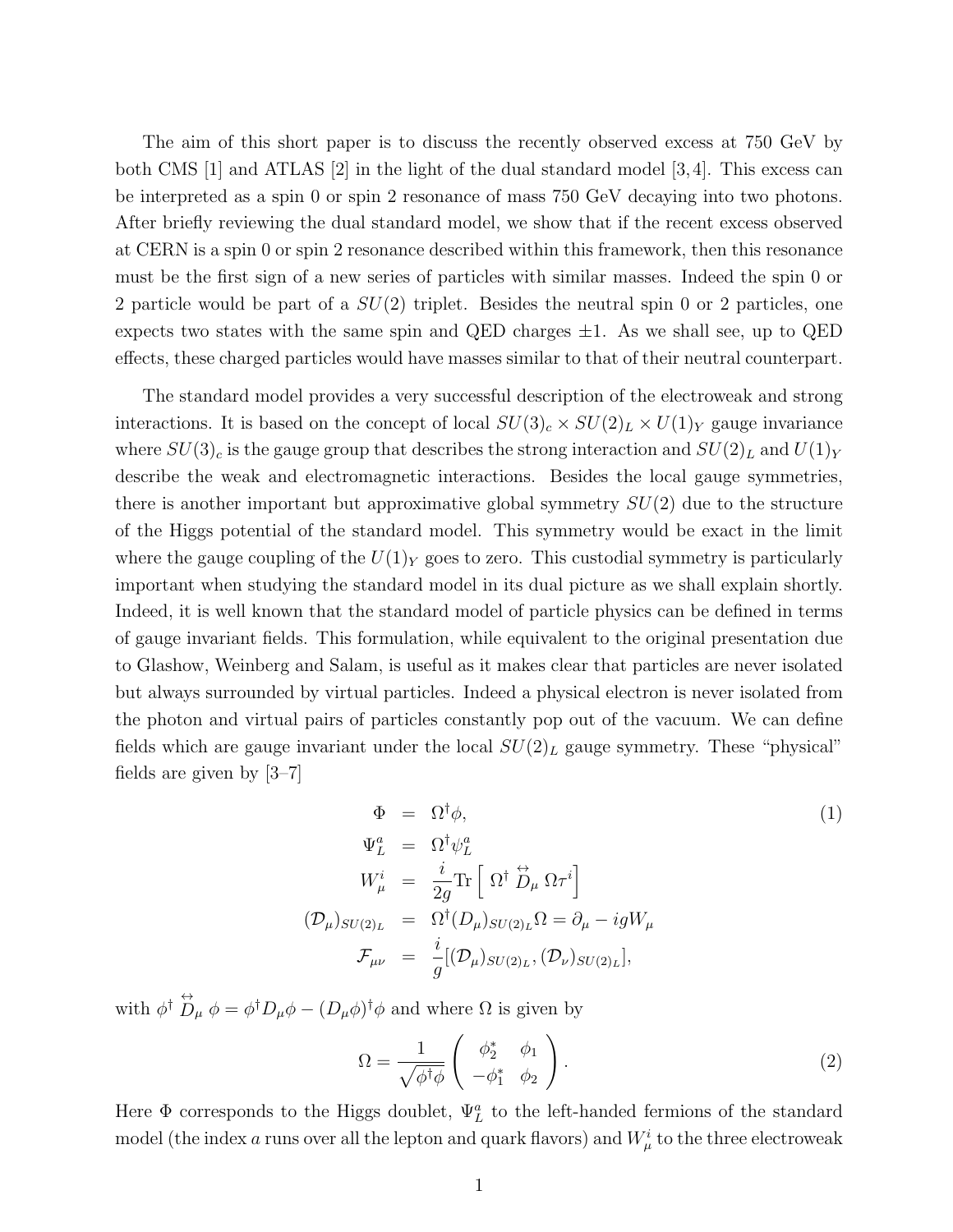bosons. Note that while these objects are gauge invariant under local  $SU(2)_L$ , they still transform under the global  $SU(2)$  transformations:  $\Phi$  and  $\Psi_L$  are global  $SU(2)$  doublets while  $W^i_\mu$  are triplets under the global  $SU(2)$ . Using the unitarity gauge, which corresponds to the choice  $\Omega = 1$ , one finds  $\Phi \to \phi$ ,  $\Psi \to \psi$  and  $W^i_\mu \to B^i_\mu$ . Note that we could generalize this to locally invariant fields under the full gauge group of the standard model [8, 9].

It is easy to reformulate the standard model in terms of these new fields. Starting from the standard model Lagrangian

$$
\mathcal{L} = -\frac{1}{2} \text{Tr} F_{\mu\nu} F^{\mu\nu} - \frac{1}{4} f_{\mu\nu} f^{\mu\nu} + i \bar{\psi}_L^a \left( (\mathcal{P}_{\mu})_{SU(2)} - i \frac{1}{2} g' Y \mathcal{A} \right) \psi_L^a
$$
\n
$$
+ i \bar{\psi}_R^a (\partial - i \frac{1}{2} g' Y \mathcal{A}) \psi_R^a
$$
\n
$$
+ \left( \left( (D_{\mu})_{SU(2)} - i \frac{1}{2} g' Y \mathcal{A}_{\mu} \right) \phi \right)^{\dagger} \left( \left( (D^{\mu})_{SU(2)} - i \frac{1}{2} g' Y \mathcal{A}^{\mu} \right) \phi \right)
$$
\n
$$
+ V(\phi^{\dagger} \phi) - G_u (\bar{\psi}_L^a \phi \psi_R^a + \bar{\psi}_R^a \phi^{\dagger} \psi_L^a) - G_d (\bar{\psi}_L^a \bar{\phi} \psi_R^a + \bar{\psi}_R^a \bar{\phi}^{\dagger} \psi_L^a)
$$
\n(3)

where  $\bar{\phi} = i\tau_2 \phi^*$ , the fermion  $\psi^a$  is a generic fermion field and the covariant derivative is given by  $(\mathcal{D}_{\mu})_{SU(2)} = \partial_{\mu} - igB_{\mu}$ , with  $B_{\mu} = 1/2\tau^a B_{\mu}^a$ . We denote the Yukawa couplings by  $G_u$  and  $G_d$ . The gauge dependent fields can be replaced by their  $SU(2)_L$  gauge invariant counterparts. One obtains the dual standard model

$$
\mathcal{L} = -\frac{1}{2} \text{Tr} \mathcal{F}_{\mu\nu} \mathcal{F}^{\mu\nu} - \frac{1}{4} f_{\mu\nu} f^{\mu\nu} + i \bar{\Psi}_L^a \left( (\mathcal{P}_{\mu})_{SU(2)_L} - i \frac{1}{2} g' Y \mathcal{A} \right) \Psi_L^a
$$
\n
$$
+ i \bar{\psi}_R^a (\partial - i \frac{1}{2} g' Y \mathcal{A}) \psi_R^a
$$
\n
$$
+ \left( \left( (\mathcal{D}_{\mu})_{SU(2)_L} - i \frac{1}{2} g' Y \mathcal{A}_{\mu} \right) \Phi \right)^{\dagger} \left( \left( (\mathcal{D}^{\mu})_{SU(2)_L} - i \frac{1}{2} g' Y \mathcal{A}^{\mu} \right) \Phi \right)
$$
\n
$$
+ V(\Phi^{\dagger} \Phi) - G_u (\bar{\Psi}_L^a \Phi \psi_R^a + \bar{\psi}_R^a \Phi^{\dagger} \Psi_L^a) - G_d (\bar{\Psi}_L^a \bar{\Phi} \psi_R^a + \bar{\psi}_R^a \bar{\Phi}^{\dagger} \Psi_L^a).
$$
\n(4)

The scalar field potential is as usual

$$
V(\phi^{\dagger}\phi) = \frac{1}{2}\lambda \left(\phi^{\dagger}\phi - \frac{1}{2}v^2\right)^2,\tag{5}
$$

its counterpart in term of  $SU(2)_L$  gauge invariant fields is given by

$$
V(\Phi^{\dagger}\Phi) = \frac{1}{2}\lambda \left(\Phi^{\dagger}\Phi - \frac{1}{2}v^2\right)^2.
$$
 (6)

This potential can be minimized if the field  $\Phi$  is forced to form the gauge invariant condensate

$$
\langle \Phi^{\dagger} \Phi \rangle = \langle \phi^{\dagger} \phi \rangle = \frac{1}{2} v^2. \tag{7}
$$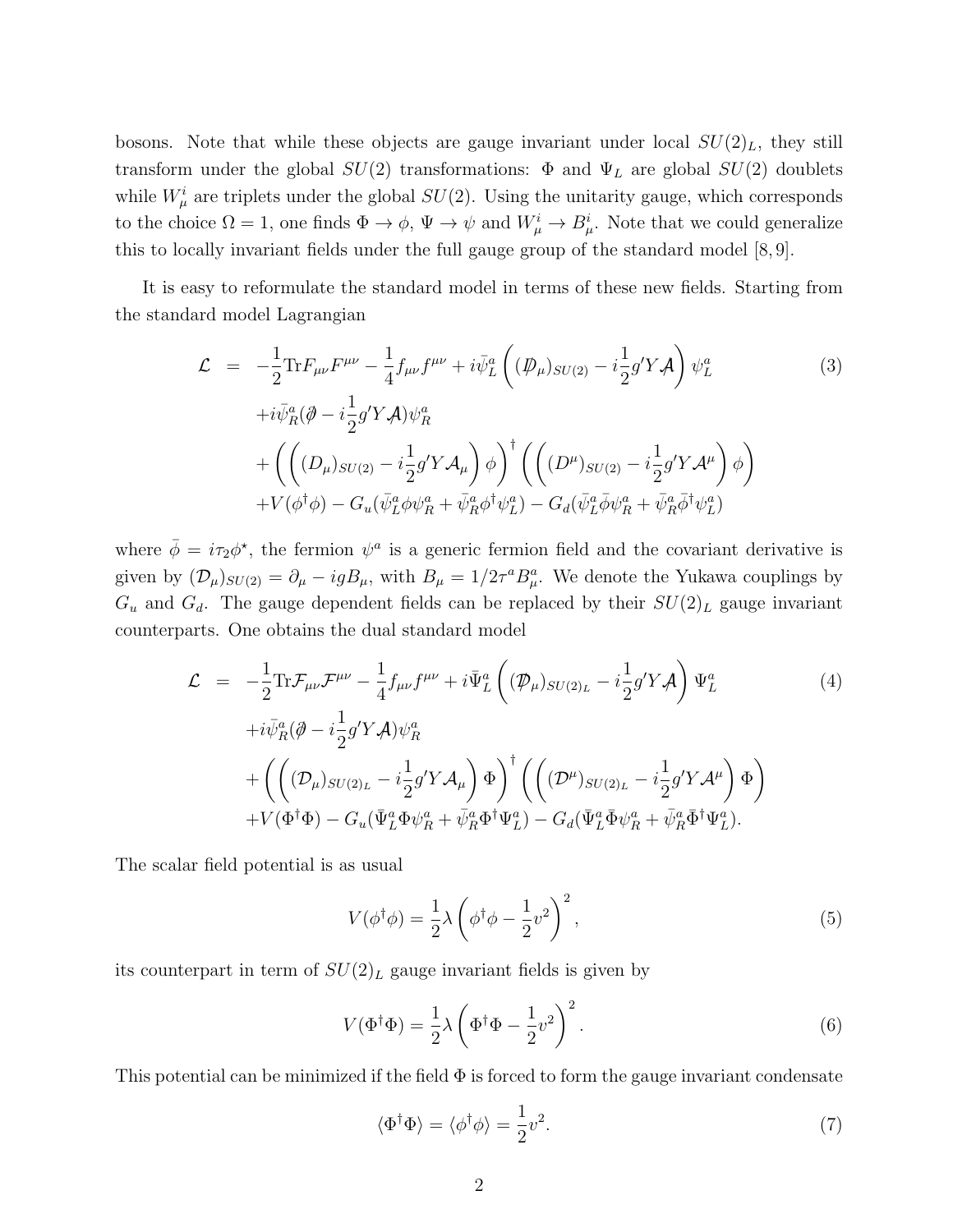As in the standard model, the gauge invariant charged vector bosons receive a mass term of the form  $m_W = gv/2$ , the fermions receive masses of the type  $m_u = G_u v / \sqrt{2}$  for the up-type fermions and  $m_d = G_d v / \sqrt{2}$  for the down-type fermions. We also see that a term

$$
\frac{1}{2}g'g\mathcal{A}_{\mu}W_{\mu}^{3}\Phi^{\dagger}\Phi\tag{8}
$$

appears, which gives rise to a mixing between the  $U(1)$  generator and the  $W^3$  gauge invariant field. After diagonalization according to

$$
A_{\mu} = \sin \theta_W W_{\mu}^3 + \cos \theta_W A_{\mu}
$$
  
\n
$$
Z_{\mu} = \cos \theta_W W_{\mu}^3 - \sin \theta_W A_{\mu},
$$
\n(9)

we can identify the photon  $A_\mu$  and the  $Z_\mu$  boson which are identical to the photon and Z boson of the standard model.

The dual standard model [3,4] is identical to the usual standard model and should not be confused with composite models of the electroweak interactions such as that of Abbott and Farhi [10–12]. While the dual formulation is physically equivalent to the standard model, it is a useful starting point to discuss potential physics effects beyond the standard model. In the sequel we depart from the dual formulation of the standard model and use it only as a guiding principle for physics beyond the standard model that is compatible with the  $SU(2) \times U(1)$  structure of the standard model. Note that if one takes the gauge invariant picture seriously there could be a relation between the Higgs boson's mass and that of the three electroweak bosons, using this duality we were able to estimate the Higgs boson's mass and obtained a prediction of 129.6 GeV [13] which is not far off from the measured Higgs boson's mass at 125 GeV.

Using the dual picture of the standard model as a guiding principle, it is possible to construct more gauge invariant fields than those corresponding to the standard model field content. Obviously, it is not because once can write down a gauge invariant operator that there is a particle corresponding to that object, however this is a useful guiding principle to study potential candidates for the 750 GeV object. If the observation is confirmed, one of the operators we shall be discussing below could correspond to a particle of mass 750 GeV. For example, we can construct objects which are a superposition of gauge bosons which we shall call electroweak glue mesons<sup>2</sup> despite the fact that this is not a composite model. For example, since there are three gauge bosons in  $SU(2)_L$ , we can construct "glue mesons"

 ${}^{2}$ A justification for this name is that the operators given in Eqs. (10) and (11) correspond in the unitary gauge respectively to  $F^{\mu\nu}F^{\alpha\beta} \epsilon_{\mu\nu\alpha\beta}$  and  $F^{\alpha}_{\mu}F_{\alpha\nu} - 1/4g_{\mu\nu}F^{\alpha\beta}F_{\alpha\beta}$  which have been used to represent true glue mesons in QCD [14]. Note that 't Hooft introduced the terms weak mesons and weak baryons for the particles of the standard model within this dual picture [5].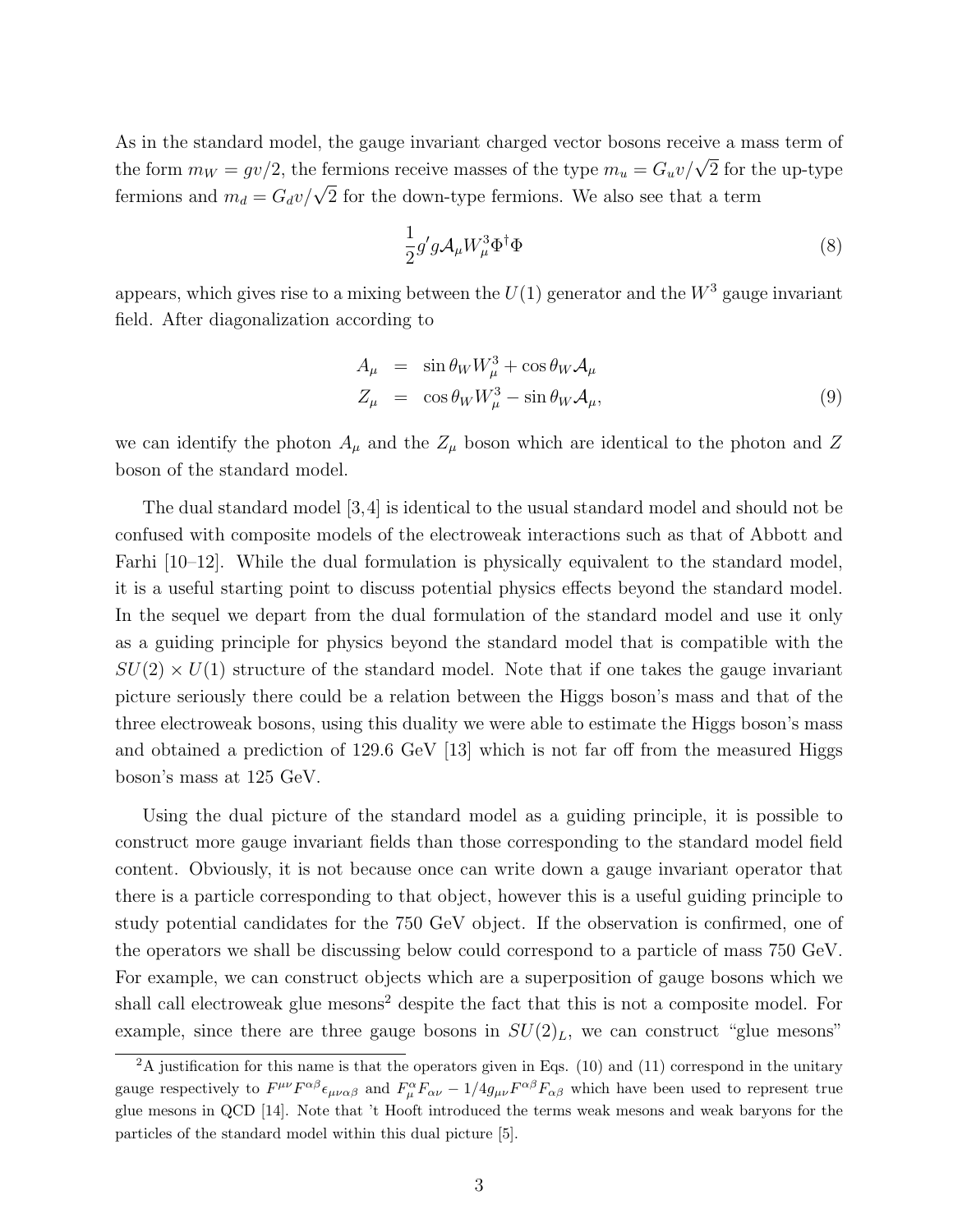containing two gauge bosons

$$
S^{ij} = \frac{-1}{4g^2} \text{Tr} \left[ \Omega^{\dagger} \stackrel{\leftrightarrow}{D}_{\mu} \Omega \tau^i \Omega^{\dagger} \stackrel{\leftrightarrow \mu}{D}^{\mu} \Omega \tau^j \right] \to B^{i}_{\mu} B^{j\mu} \tag{10}
$$

$$
T^{ij}_{\mu\nu} = \frac{-1}{4g^2} \text{Tr} \left[ \Omega^{\dagger} \stackrel{\leftrightarrow}{D}_{\{\mu} \Omega} \tau^i \Omega^{\dagger} \stackrel{\leftrightarrow}{D}_{\nu} \Omega \tau^j \right] \to B^i_{\mu} B^j_{\nu} + B^i_{\nu} B^j_{\mu}
$$
 (11)

or in matrix form (using the standard notation  $W^{\pm}_{\mu} = (B^{1}_{\mu} \mp iB^{2}_{\mu})/\sqrt{2}$ ):

$$
S = \tau^i S^{ij} \tau^j = \begin{pmatrix} B_\mu^3 B^{3\mu} + 2W_\mu^+ W^{-\mu} & \sqrt{2} B_\mu^3 W^{+\mu} - \sqrt{2} W_\mu^+ B^{3\mu} \\ \sqrt{2} W_\mu^- B^{3\mu} - \sqrt{2} B_\mu^3 W^{-\mu} & B_\mu^3 B^{3\mu} + 2W_\mu^+ W^{-\mu} \end{pmatrix}.
$$
 (12)

$$
T_{\mu\nu} = \tau^i T^{ij}_{\mu\nu} \tau^j = \begin{pmatrix} B^3_{\{\mu} B^3_{\nu\}} + 2W^+_{\{\mu} W^-_{\nu\}} & \sqrt{2} B^3_{\{\mu} W^+_{\nu\}} - \sqrt{2} W^+_{\{\mu} B^3_{\nu\}} \\ \sqrt{2} W^-_{\{\mu} B^3_{\nu\}} - \sqrt{2} B^3_{\{\mu} W^-_{\nu\}} & B^3_{\{\mu} B^3_{\nu\}} + 2W^+_{\{\mu} W^-_{\nu\}} \end{pmatrix} . \tag{13}
$$

There are thus three spin 0 states with QED charges 0 and  $\pm 1$  and three spin 2 states (d-waves [15]) with QED charges 0 and  $\pm 1$ . The charge 0 states are a superposition two electroweak boson  $ZZ$  or  $W^+W^-$  and the states carrying charges  $\pm 1$  are of the form  $ZW^+$ or ZW<sup>−</sup>. It is obviously possible to define states built from more than two gauge bosons as well as states involving left-handed fermions

$$
\Psi_L^{a*} = \frac{i}{2g} \Omega^{\dagger} \not\!\! D \psi_L^a \to \not\!\! B^i \tau^i \psi_L^a. \tag{14}
$$

Note that due to the chiral nature of the interactions of the standard model, it is not straightforward to write a mass term for the excited fermions in the effective Lagrangian. We could simply introduce a right-handed singlet  $\psi_R^{\alpha\star}$  in analogy to the fermions of the standard model. We will not investigate this question further here, but shall simply assume that if these fermions exist, they are very massive.

Because there are no states corresponding to  $S^{ij}$  and  $T^{ij}_{\mu\nu}$  in the standard model, we do not know how to couple these states to the particles of the standard model. The only guiding principle at our disposal is that we must preserve the approximate global  $SU(2)$  which is only broken by the  $U(1)_Y$  interaction. However, in the limit in which  $U(1)_Y$  decouples from the  $SU(2)_L$  sector, we must recover this symmetry. The new fermions  $\Psi_L^{a*}$  that are charged under  $SU(3)$  will behave as heavy quarks, they can also couple to the usual weak bosons of the standard model. They carry the hypercharge of their standard model counterparts and will thus couple to the hyperphoton. These new fermions could generate couplings between the gluons, the photon and electroweak bosons with the new scalar fields and the tensor modes which can be parametrized using effective field theory techniques. The coupling of the neutral scalar field to the spin 1 bosons of the standard model is given by

$$
L_{spin0} = S^0 \sum_{a=1}^3 \frac{c_a^{(0)}}{\Lambda} \left(\frac{1}{4} a_{\alpha\beta} a_{\beta\alpha} \right) \tag{15}
$$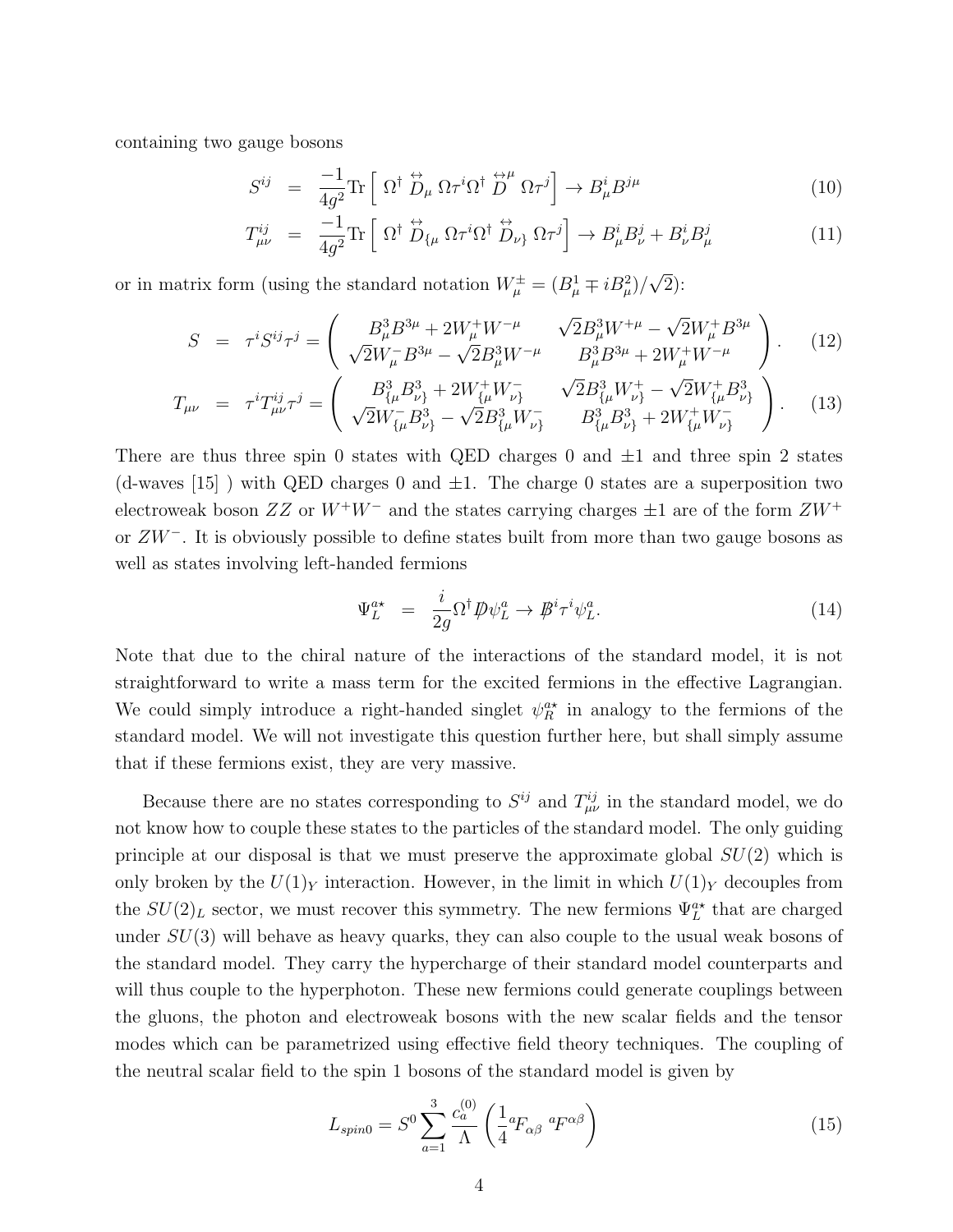where  $\Lambda$  is an energy scale probably of the order of the weak scale,  $c_a^{(0)}$  are Wilson coefficients,  $S^0$  is the neutral spin 0 state and  ${}^a\!F_{\alpha\beta}$  are the field strength tensors of the  $U(1)_Y$ ,  $SU(2)_L$ and  $SU(3)_c$  gauge fields. In the basis of the gauge boson mass eigenstates one finds:

$$
L_{spin0} = \frac{S^0}{\Lambda} \left( \frac{c_{\gamma\gamma}^{(0)}}{4} A_{\alpha\beta} A^{\alpha\beta} + \frac{c_{\gamma Z}^{(0)}}{4} A_{\alpha\beta} Z^{\alpha\beta} + \frac{c_{ZZ}^{(0)}}{4} Z_{\alpha\beta} Z^{\alpha\beta} + \frac{c_{WW}^{(0)}}{4} \eta^{\mu\nu} W_{\alpha\beta} W^{\alpha\beta} + \frac{c_{gg}^{(0)}}{4} G_{\alpha\beta} G^{\alpha\beta} \right)
$$
(16)

with

$$
c_{\gamma\gamma}^{(0)} = c_1^{(0)} \cos^2 \theta_W + c_2^{(0)} \sin^2 \theta_W \tag{17}
$$

$$
c_{\gamma Z}^{(0)} = (c_1^{(0)} - c_2^{(0)}) \sin 2\theta_W \tag{18}
$$

$$
c_{ZZ}^{(0)} = c_1^{(0)} \sin^2 \theta_W + c_2^{(0)} \cos^2 \theta_W \tag{19}
$$

$$
c_{WW}^{(0)} = 2c_2^{(0)} \tag{20}
$$

$$
c_{gg}^{(0)} = c_3^{(0)}.\t\t(21)
$$

The coefficients  $c_i^{(0)}$  $i^{(0)}$  are free parameters.

For the spin 2 tensor, we have the following Lagrangian

$$
L_{spin2} = T_{\mu\nu}^0 \sum_{a=1}^3 \frac{c_a^{(2)}}{\Lambda} \left( \frac{1}{4} \eta^{\mu\nu} \, {}^aF_{\alpha\beta} \, {}^aF^{\alpha\beta} - {}^aF^{\mu}_\alpha \, {}^aF^{\alpha\nu} \right) \tag{22}
$$

where  $T_{\mu\nu}^0$  is the neutral spin 2 d-wave and as before  ${}^a\!F_{\alpha\beta}$  are the field strength tensors of the  $U(1)_Y$ ,  $SU(2)_L$  and  $SU(3)_c$  gauge fields. As before as well,  $\Lambda$  is an energy scale probably of the order of the weak scale,  $c_a^{(2)}$  are Wilson coefficients. In the basis of the gauge boson mass eigenstates one finds:

$$
L_{spin2} = \frac{T_{\mu\nu}^{0}}{\Lambda} \left( c_{\gamma\gamma}^{(2)} \left( \frac{1}{4} \eta^{\mu\nu} A_{\alpha\beta} A^{\alpha\beta} - A^{\mu}_{\alpha} A^{\alpha\nu} \right) + c_{\gamma Z}^{(2)} \left( \frac{1}{4} \eta^{\mu\nu} A_{\alpha\beta} Z^{\alpha\beta} - A^{\mu}_{\alpha} Z^{\alpha\nu} \right) \right.+ c_{ZZ}^{(2)} \left( \frac{1}{4} \eta^{\mu\nu} Z_{\alpha\beta} Z^{\alpha\beta} - Z^{\mu}_{\alpha} Z^{\alpha\nu} \right) + c_{WW}^{(2)} \left( \frac{1}{4} \eta^{\mu\nu} W_{\alpha\beta} Z^{\alpha\beta} - A^{\mu}_{\alpha} Z^{\alpha\nu} \right)+ c_{gg}^{(2)} \left( \frac{1}{4} \eta^{\mu\nu} G_{\alpha\beta} G^{\alpha\beta} - G^{\mu}_{\alpha} G^{\alpha\nu} \right)
$$
\n(23)

with

$$
c_{\gamma\gamma}^{(2)} = c_1^{(2)} \cos^2 \theta_W + c_2^{(2)} \sin^2 \theta_W \tag{24}
$$

$$
c_{\gamma Z}^{(2)} = (c_1^{(2)} - c_2^{(2)}) \sin 2\theta_W
$$
\n(25)

$$
c_{ZZ}^{(2)} = c_1^{(2)} \sin^2 \theta_W + c_2^{(2)} \cos^2 \theta_W \tag{26}
$$

$$
c_{WW}^{(2)} = 2c_2^{(2)} \tag{27}
$$

$$
c_{gg}^{(2)} = c_3^{(2)}.\t\t(28)
$$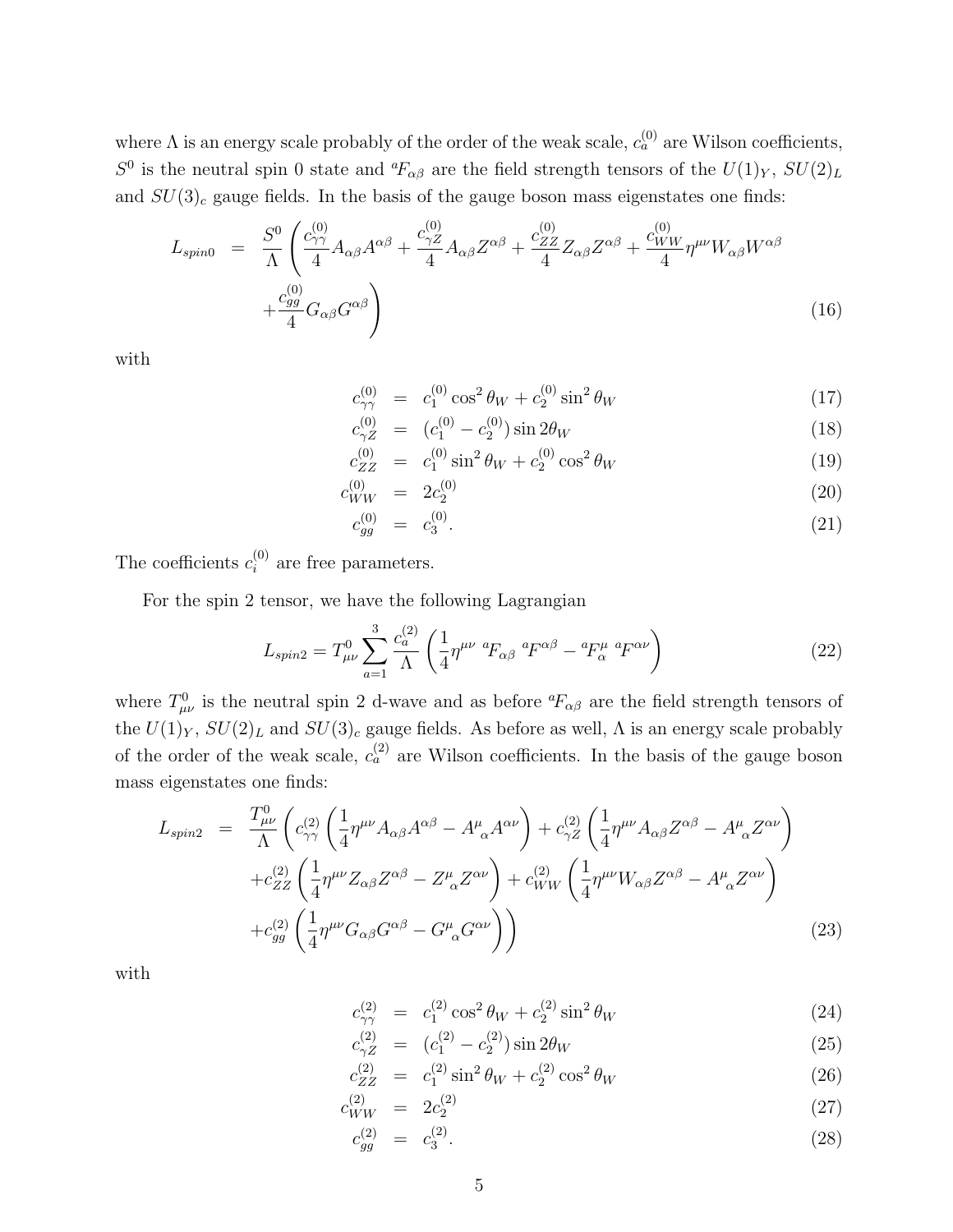The coefficients  $c_i^{(2)}$  $i^{(2)}$  are free parameters.

The neutral spin 0 or spin 2 glue mesons could easily account for the recent events observed at CERN corresponding to a 750 GeV particle decaying to two photons. Let us first consider the neutral scalar field  $S^0$ , using the narrow width approximation one finds (see e.g. [16] ):

$$
\sigma(\text{proton proton} \to S^0 \to \gamma \gamma) = \sigma(\text{proton proton} \to S^0)\text{Br}(S^0 \to \gamma \gamma). \tag{29}
$$

The production cross section at the parton level is given by

$$
\hat{\sigma}(gg \to S^0) = \frac{(c_{gg}^{(0)})^2 \pi}{4} \frac{m_{S^0}^2}{\Lambda^2} \delta(\hat{s} - m_{S^0}^2). \tag{30}
$$

Using the results of [17], it is straightforward to calculate the decay width of the neutral glue scalar meson to the electroweak bosons and gluons of the standard model:

$$
\Gamma(S^0 \to \gamma \gamma) = \frac{(c_{\gamma \gamma}^{(0)})^2}{4\pi} \frac{m_{S^0}^3}{\Lambda^2} \tag{31}
$$

$$
\Gamma(S^0 \to gg) = 2 \frac{(c_{gg}^{(0)})^2}{\pi} \frac{m_{S^0}^3}{\Lambda^2}
$$
\n(32)

$$
\Gamma(S^0 \to \gamma Z) = \frac{1}{8} \frac{(c_{\gamma Z}^{(0)})^2}{\pi} \frac{m_{S^0}^3}{\Lambda^2} \left(1 - \frac{m_Z^2}{m_{S^0}^2}\right)^3 \tag{33}
$$

$$
\Gamma(S^0 \to WW) = 64\pi^3 (c_{WW}^{(0)})^2 \frac{m_{S^0}^5}{\Lambda^2 m_W^2} \sqrt{1 - 4\frac{m_W^2}{m_{S^0}^2}} \left(1 - 4\frac{m_W^2}{m_{S^0}^2} + 12\frac{m_W^4}{m_{S^0}^4}\right) \tag{34}
$$

$$
\Gamma(S^0 \to WW) = 32\pi^3 (c_{ZZ}^{(0)})^2 \frac{m_{S^0}^5}{\Lambda^2 m_Z^2} \sqrt{1 - 4\frac{m_Z^2}{m_{S^0}^2}} \left(1 - 4\frac{m_Z^2}{m_{S^0}^2} + 12\frac{m_Z^4}{m_{S^0}^4}\right). \tag{35}
$$

Similarly, for the neutral d-wave could be produced as a resonance and the narrow width approximation can be used to calculate the cross section  $\sigma$ (proton proton  $\rightarrow T^0 \rightarrow \gamma \gamma$ ). The widths can easily be calculated. One has [18]:

$$
\Gamma(T_{\mu\nu}^{0} \to \gamma\gamma) = \frac{(c_{\gamma\gamma}^{(2)})^{2}m_{T_{\mu\nu}^{0}}^{3}}{80\pi\Lambda^{2}}
$$
\n(36)

$$
\Gamma(T_{\mu\nu}^{0} \to Z\gamma) = \frac{(c_{\gamma Z}^{(2)})^{2} m_{T_{\mu\nu}^{0}}^{3}}{160\pi\Lambda^{2}} \left(1 - \frac{m_{Z}^{2}}{m_{T_{\mu\nu}^{0}}^{2}}\right)^{3} \left(1 + \frac{m_{Z}^{2}}{2m_{T_{\mu\nu}^{0}}^{2}} + \frac{m_{Z}^{4}}{6m_{T_{\mu\nu}^{0}}^{4}}\right) \tag{37}
$$

$$
\Gamma(T_{\mu\nu}^{0} \to ZZ) = \frac{(c_{ZZ}^{(2)})^{2} m_{T_{\mu\nu}^{0}}^{3}}{80 \pi \Lambda^{2}} \sqrt{1 - 4 \frac{m_{Z}^{2}}{m_{T_{\mu\nu}^{0}}^{2}}} \left(1 - 3 \frac{m_{Z}^{2}}{m_{T_{\mu\nu}^{0}}^{2}} + 6 \frac{m_{Z}^{4}}{m_{T_{\mu\nu}^{0}}^{4}}\right)
$$
(38)

$$
\Gamma(T_{\mu\nu}^{0} \to WW) = \frac{(c_{WW}^{(2)})^{2} m_{T_{\mu\nu}^{0}}^{3}}{160\pi\Lambda^{2}} \sqrt{1 - 4\frac{m_{W}^{2}}{m_{T_{\mu\nu}^{0}}^{2}}} \left(1 - 3\frac{m_{W}^{2}}{m_{T_{\mu\nu}^{0}}^{2}} + 6\frac{m_{W}^{4}}{m_{T_{\mu\nu}^{0}}^{4}}\right)
$$
(39)

$$
\Gamma(T_{\mu\nu}^{0} \to gg) = \frac{(c_{gg}^{(2)})^{2} m_{T_{\mu\nu}^{0}}^{3}}{10\pi\Lambda^{2}}
$$
\n(40)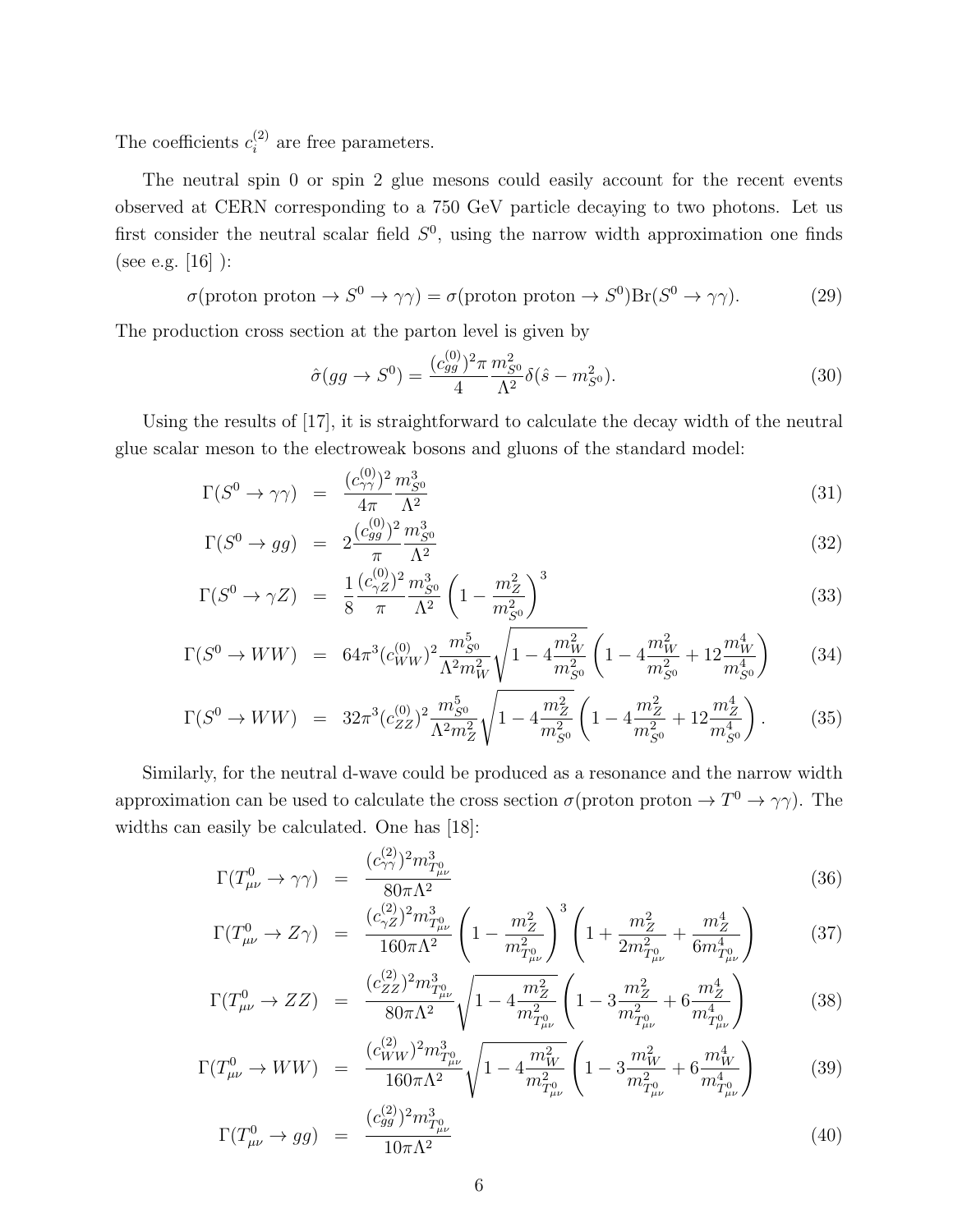Clearly, the 750 GeV excess could easily be explained by either the production of the spin 0 or spin 2 glue mesons discussed above. The analysis performed in e.g. [19–22] of the 750 GeV resonance as a spin 0 or spin 2 particle applies to our model. In particular the absence of the observation of the final state  $\gamma Z$  so far implies that the Wilson coefficient  $c_{\gamma Z}^{(0/2)}$  is smaller than  $c_{\gamma\gamma}^{(0/2)}$ , see e.g. [23] for a recent review which discusses the most recent bounds on the Wilson coefficients. Because of the global  $SU(2)$  symmetry, we know that besides the neutral spin 0 or spin 2 particles, we are expecting a charged counterpart with a mass close to 750 GeV modulo some small quantum electrodynamics effects in analogy to the mass difference between the charge electroweak bosons and the Z-bosons. The charged glue mesons are however more difficult to produce than their neutral counterparts as this would have happen from the fusion of electroweak bosons. Also their decays principally in charged fermions via  $S/T \to W + Z \to 4$  fermions are less straightforward than the clear  $\gamma\gamma$ signature of decay of a neutral glue meson.

If the 750 GeV resonance is confirmed by future measurements at the LHC, the dual standard model and its extension as described above is a very natural framework to account for this effect. Within that model one expects for three spin 0 and spin 2 glue mesons, there are charged  $SU(2)$  partners corresponding to the neutral resonance which may have been recently observed. Clearly if this picture is correct, higher spin resonances in  $SU(2)$ multiplets are also expected as well as more exotic particles corresponding to "excitations" of the known Higgs boson and fermions. While the Lagrangian proposed above is not renormalizable in the usual sense, it could be the first sign that asymptotic safety [24] is truly relevant to the electroweak interactions.

Acknowledgments: This work is supported in part by the Science and Technology Facilities Council (grant number ST/L000504/1).

### References

- [1] CMS Collaboration [CMS Collaboration], "Search for new physics in high mass diphoton events in proton-proton collisions at 13TeV," CMS-PAS-EXO-15-004.
- [2] The ATLAS collaboration, "Search for resonances decaying to photon pairs in 3.2 fb<sup>-1</sup> of pp collisions at  $\sqrt{s} = 13$  TeV with the ATLAS detector," ATLAS-CONF-2015-081.
- [3] X. Calmet and H. Fritzsch, Phys. Lett. B 496, 161 (2000) [arXiv:hep-ph/0008243].
- [4] X. Calmet, "A duality as a theory for the electroweak interactions," arXiv:hepph/0206251, 2002, Ph.D. Thesis, Shaker Verlag Aachen, ISBN 3-8322-0324-9.
- [5] G. 't Hooft, "Topological aspects of quantum chromodynamics", Lectures given at International School of Nuclear Physics: 20th Course: Heavy Ion Collisions from Nuclear